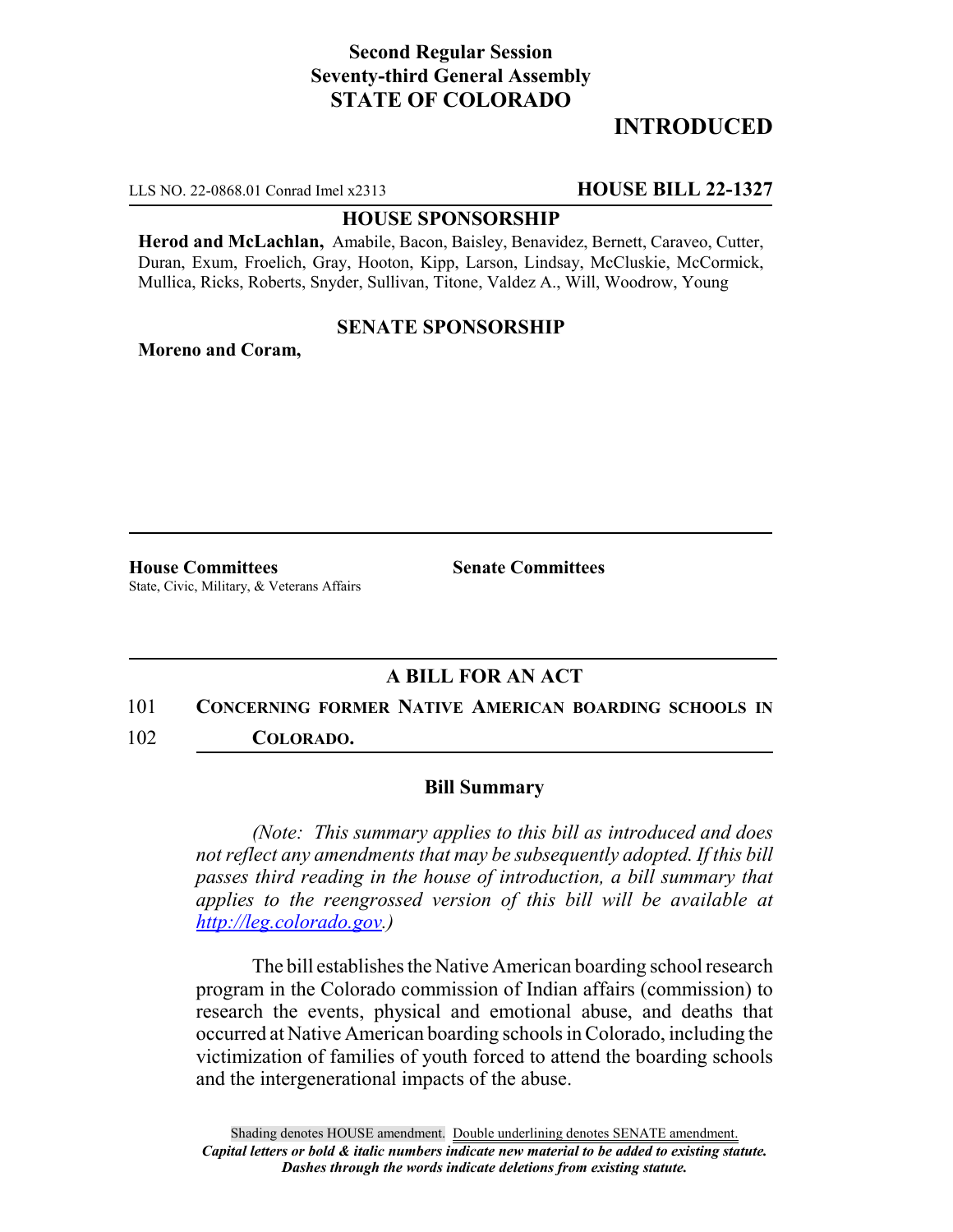The bill requires the commission to enter into an agreement with an organization to research events, abuse, and deaths that occurred at the Native American boarding school at Fort Lewis, which was known as the Fort Lewis Indian school. After receiving the results of the research, the commission shall make recommendations, which may include legislation, necessary to better understand the abuse and victimization that occurred at, and is related to, Native American boarding schools and to support healing in tribal communities. The commission must make its recommendations publicly available.

The commission shall consult with the Southern Ute Tribe and the Ute Mountain Ute Tribe before selecting and entering into an agreement with a research organization and before making its recommendations.

The department of human services owns and operates a regional center on the property that was formerly the Teller institute Native American boarding school. The bill requires the department to vacate the property and sell all or a portion of the property, or transfer all or a portion of the property, to a state institution of higher education, a local government, a state agency, or a federally recognized tribe in Colorado. The department is not permitted to sell or transfer the property until after the identification and mapping of any graves of students buried at the Native American boarding school that was located on the property and until after the department develops a plan, in consultation with tribal governments, to acknowledge the abuse and victimization of students and families related to the operation of the school.

- 1 *Be it enacted by the General Assembly of the State of Colorado:*
- 

2 **SECTION 1. Legislative declaration.** (1) The general assembly 3 finds and declares that:

 (a) Beginning with the federal "Indian Civilization Act" enacted in 1819, the United States enacted laws and implemented policies establishing and supporting Native American boarding schools across the nation. The purpose of Native American boarding schools was to culturally assimilate Native children by forcibly relocating them from their families and communities to distant residential facilities to suppress the children's identities, languages, and beliefs. For over 150 years, hundreds of thousands of Native children were taken from their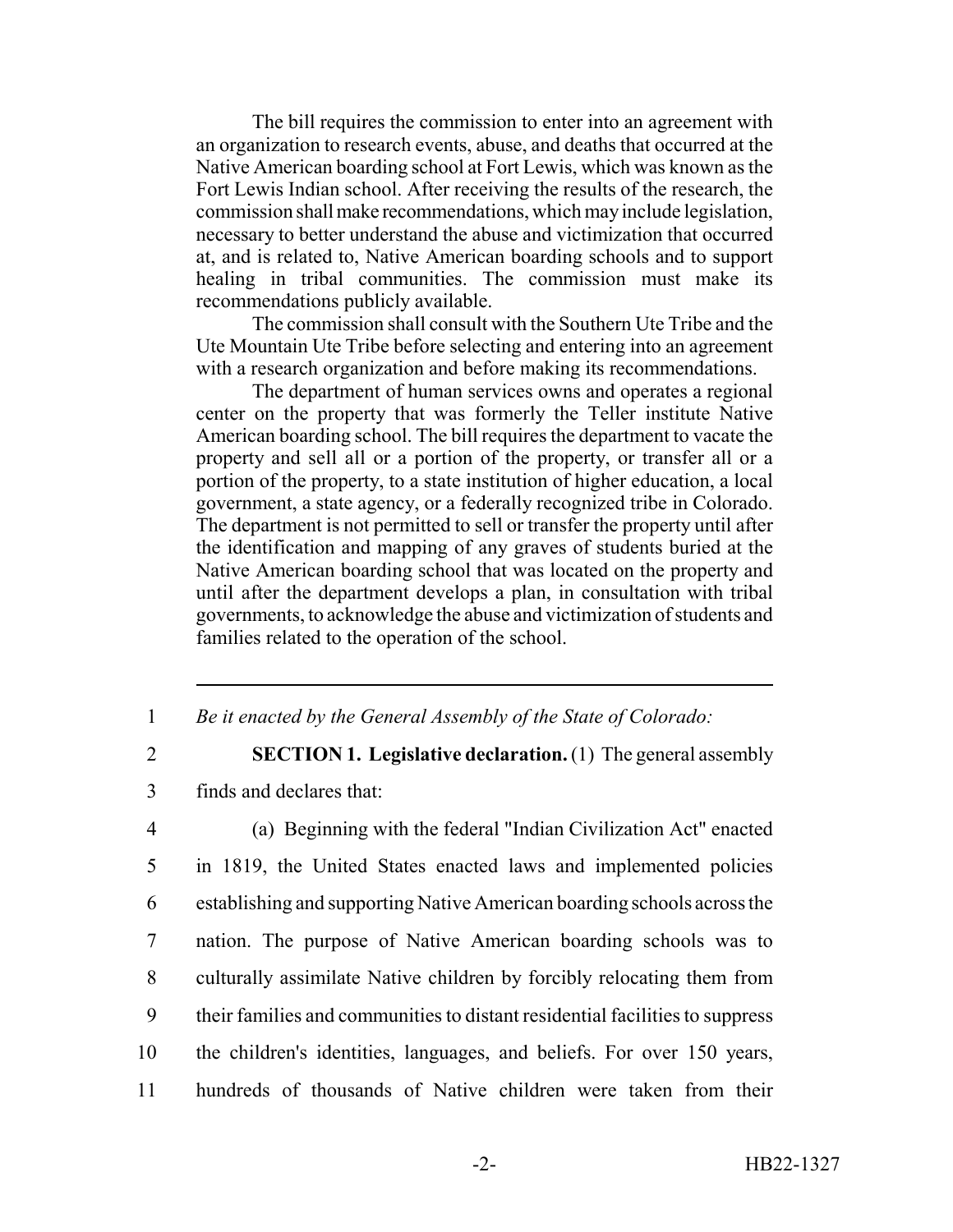communities. Over 350 Native American boarding schools existed in the United States. By 1926, nearly 83 percent of all Native children of school age were in boarding schools.

- (b) Children at these boarding schools were subjected to the loss of their cultural identities, physical and sexual abuse, and forced labor, and suffered the effects of disease due to their confinement. Many children disappeared or lost their lives at these schools, and their bodies remain today in unmarked graves on the school grounds.
- (c) The impact of the boarding schools on Native families has been immeasurable. Families lost their traditional language, parenting skills, and the ability to pass on Native culture and traditions.
- (d) The trauma from Native American boarding schools crosses generational boundaries and the boarding school policy resulted in long-standing intergenerational trauma, cycles of violence and abuse, disappearance of Native people, premature deaths, mental health disorders, and substance abuse in Native communities;
- (e) In Colorado, there were at least four Native American boarding schools: The Teller Indian School in Grand Junction, the Southern Ute Boarding School in Ignacio, a boarding school in Towaoc operated by the federal bureau of Indian affairs, and the original Fort Lewis Indian School in Hesperus, Colorado;
- (f) The Teller Institute and Fort Lewis College are currently operated by the state of Colorado and it is understood that Native children may have died at these schools and were buried on the school grounds;
- (g) In order to heal from the generational trauma, we must 26 confront the past and shed light on the hidden cruelty; and
- (h) Fort Lewis College has been taking steps to recognize its place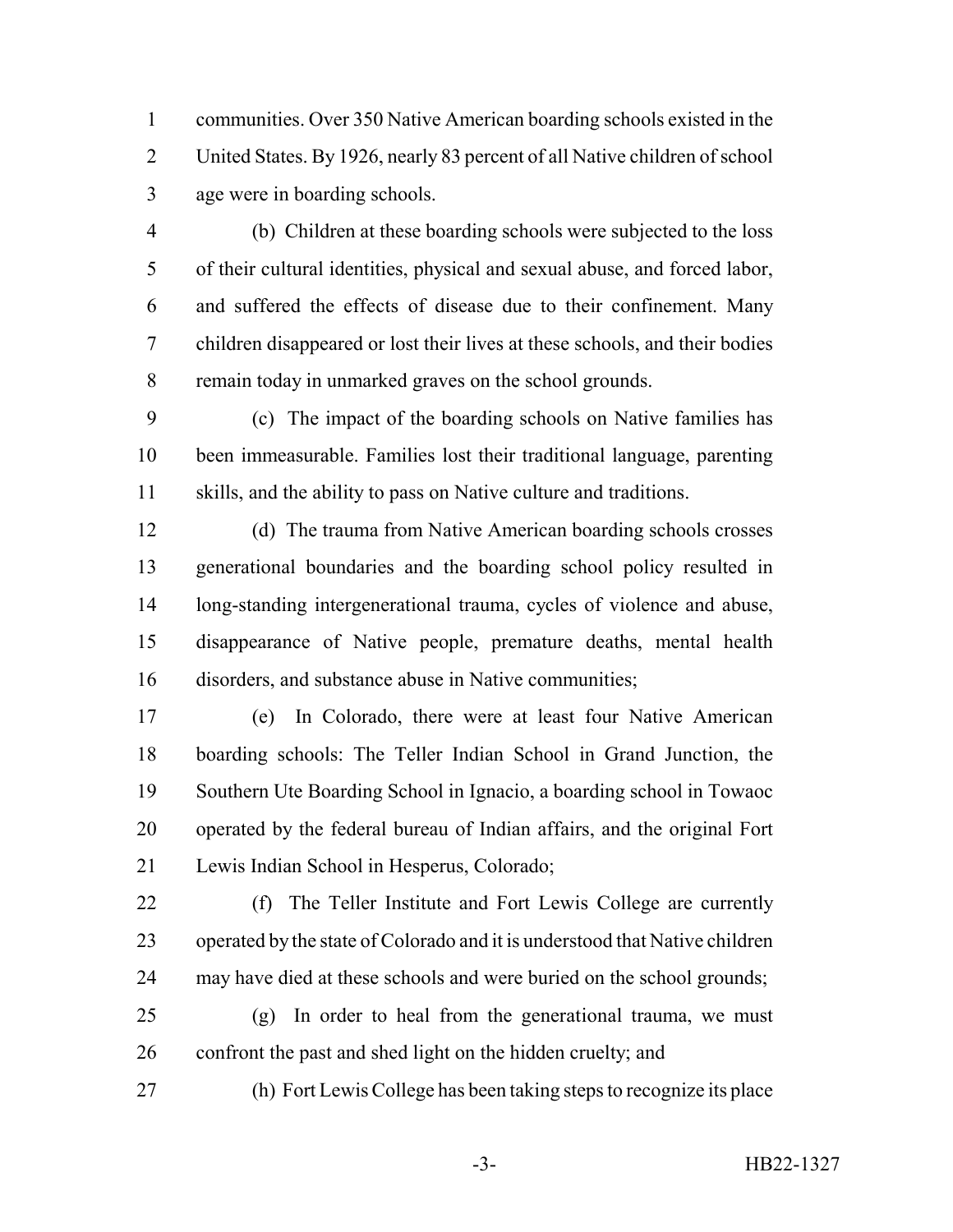in this history and to find opportunities to raise awareness about what actually occurred at Native American boarding schools and to begin the process of healing.

 (2) The general assembly therefore declares that it is in the interest of the state and its citizens to better understand and acknowledge Colorado's history with federal Native American boarding schools and develop a roadmap for education and healing.

 **SECTION 2.** In Colorado Revised Statutes, **add** 24-44-109 as follows:

 **24-44-109. Native American boarding school research program - recommendations - definitions - repeal.** (1) AS USED IN THIS 12 SECTION, UNLESS THE CONTEXT OTHERWISE REQUIRES:

 (a) "NATIVE AMERICAN BOARDING SCHOOL" MEANS A BOARDING 14 SCHOOL FOR NATIVE AMERICAN YOUTH AUTHORIZED BY THE FEDERAL GOVERNMENT THAT WAS NOT LOCATED ON AN INDIAN RESERVATION.

 (b) "PROGRAM" MEANS THE NATIVE AMERICAN BOARDING SCHOOL RESEARCH PROGRAM ESTABLISHED IN THIS SECTION.

 (c) "RESEARCH ORGANIZATION" MEANS THE ORGANIZATION PERFORMING RESEARCH PURSUANT TO A CONTRACT WITH THE 20 COMMISSION, AS DESCRIBED IN SUBSECTION (3) OF THIS SECTION.

21 (2) THERE IS ESTABLISHED IN THE COMMISSION THE NATIVE AMERICAN BOARDING SCHOOL RESEARCH PROGRAM TO RESEARCH AND MAKE RECOMMENDATIONS TO PROMOTE COLORADANS' UNDERSTANDING OF THE PHYSICAL AND EMOTIONAL ABUSE AND DEATHS THAT OCCURRED AT AND IN RELATION TO NATIVE AMERICAN BOARDING SCHOOLS IN COLORADO, INCLUDING THE VICTIMIZATION OF, AND INTERGENERATIONAL IMPACTS ON, FAMILIES OF THE YOUTH FORCED TO ATTEND THE BOARDING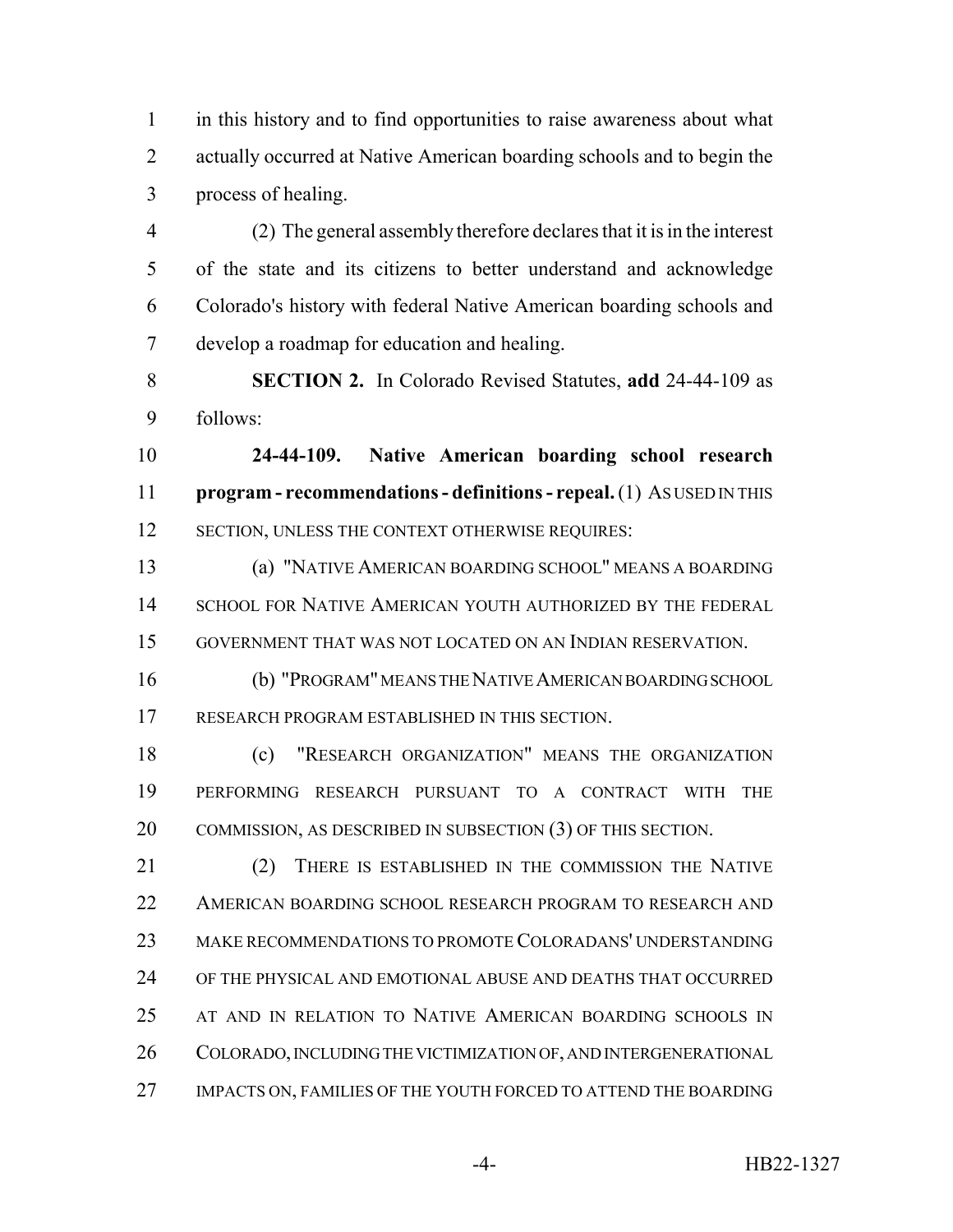SCHOOLS.

 (3) (a) THE COMMISSION, FOLLOWING CONSULTATION WITH THE SOUTHERN UTE TRIBE AND THE UTE MOUNTAIN UTE TRIBE, SHALL ENTER INTO AN AGREEMENT WITH AN ORGANIZATION TO RESEARCH THE EVENTS, PHYSICAL AND EMOTIONAL ABUSE, AND DEATHS THAT OCCURRED AT THE NATIVE AMERICAN BOARDING SCHOOL AT FORT LEWIS, WHICH WAS KNOWN AS THE FORT LEWIS INDIAN SCHOOL, INCLUDING THE VICTIMIZATION OF FAMILIES OF THE YOUTH FORCED TO ATTEND THE SCHOOL AND THE INTERGENERATIONAL IMPACTS OF THE ABUSE. THE RESEARCH ORGANIZATION SHALL CONDUCT THE RESEARCH DESCRIBED IN 11 SUBSECTION (3)(c) OF THIS SECTION. THE RESEARCH ORGANIZATION SHALL DELIVER A PRELIMINARY REPORT ON ITS RESEARCH TO THE COMMISSION NO LATER THAN DECEMBER 31, 2022, AND SHALL DELIVER A FINAL 14 REPORT TO THE COMMISSION NO LATER THAN MARCH 31, 2023.

 (b) (I) THE COMMISSION SHALL CREATE A PROCESS, FOLLOWING CONSULTATION WITH THE SOUTHERN UTE TRIBE AND THE UTE MOUNTAIN UTE TRIBE, FOR SELECTING A RESEARCH ORGANIZATION AND MAKE THAT PROCESS PUBLICLY AVAILABLE ON ITS WEBSITE AT LEAST TWENTY-EIGHT 19 DAYS PRIOR TO THE APPLICATION DEADLINE.

20 (II) IN ORDER TO BE SELECTED AS THE RESEARCH ORGANIZATION, AN ORGANIZATION MUST HAVE:

(A) EXPERIENCE WORKING WITH INDIGENOUS COMMUNITIES;

- **(B)** AN UNDERSTANDING OF NATIVE AMERICAN HISTORY AND 24 CULTURE, INCLUDING THE BOARDING SCHOOL EXPERIENCE;
- **(C) NATIVE AMERICAN TEAM MEMBERS;**

**(D) AN UNDERSTANDING OF THE IMPACT OF TRAUMA AND HOW IT** PASSES THROUGH GENERATIONS;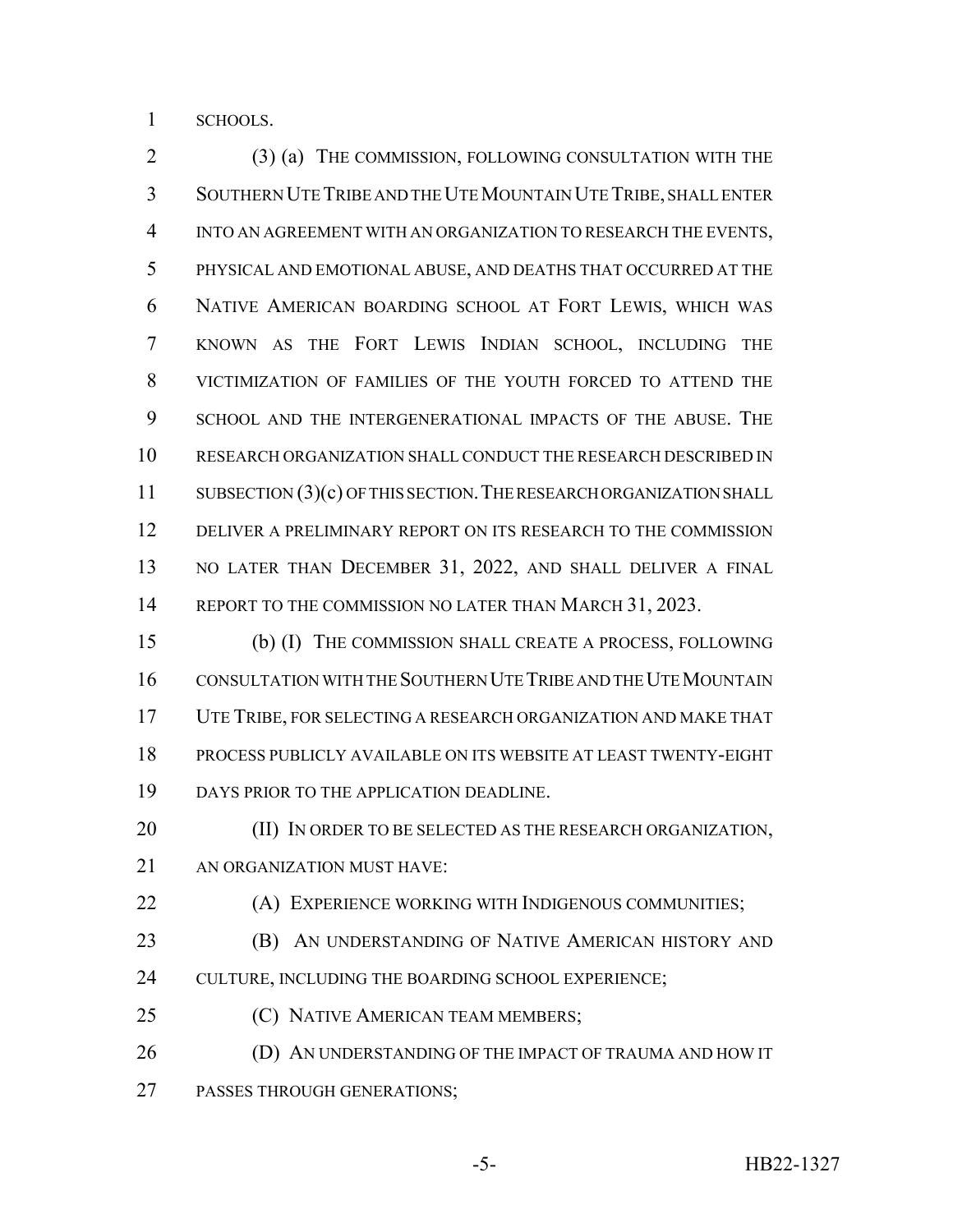(E) ONE OR MORE TEAM MEMBERS WITH EXPERIENCE AS AN ARCHAEOLOGIST AT NATIVE AMERICAN SITES, INCLUDING THE PERFORMANCE OF HISTORICAL ARCHAEOLOGICAL INVESTIGATIONS;

 (F) ONE OR MORE TEAM MEMBERS WITH EXPERIENCE IN FORENSIC ANTHROPOLOGY;

 (G) EXPERIENCE WITH, OR MEANINGFUL UNDERSTANDING OF, THE FEDERAL "NATIVE AMERICAN GRAVES PROTECTION AND REPATRIATION 8 ACT", 25 U.S.C. SEC. 3001ET SEQ., OR SIMILAR LEGISLATION;

 (H) EXPERIENCE IN THE USE OF GEOSPATIAL TECHNOLOGY, GROUND PENETRATING RADAR, MAPPING, AND OTHER RESOURCES THAT MAY BE UTILIZED IN THE IDENTIFICATION OF UNDERGROUND BURIAL SITES; (I) EXPERIENCE IDENTIFYING HUMAN REMAINS AND DISINTERMENT; AND

(J) EXPERIENCE INTERVIEWING VICTIMS OF TRAUMA.

(c) THE RESEARCH ORGANIZATION SHALL, AT A MINIMUM:

16 (I) CONDUCT RESEARCH NECESSARY TO MORE ACCURATELY ESTIMATE THE NUMBER OF DEATHS AT THE NATIVE AMERICAN BOARDING SCHOOL AT FORT LEWIS;

 (II) IDENTIFY AND MAP GRAVES OF NATIVE AMERICAN STUDENTS BURIED AT THE NATIVE AMERICAN BOARDING SCHOOL AT FORT LEWIS AND OFF-CAMPUS CEMETERIES BY USING THE BEST AVAILABLE RESEARCH METHODS, WHICH MAY INCLUDE USING A GLOBAL POSITIONING SYSTEM, A 23 GEOGRAPHIC INFORMATION SYSTEM DATABASE, AND GROUND-PENETRATING RADAR;

 (III) REVIEW EXISTING RESEARCH AND CONDUCT NEW RESEARCH AS NEEDED ON EXISTING RESOURCES AND MATERIALS TO REVEAL NATIVE AMERICAN STUDENT VICTIMS AT THE NATIVE AMERICAN BOARDING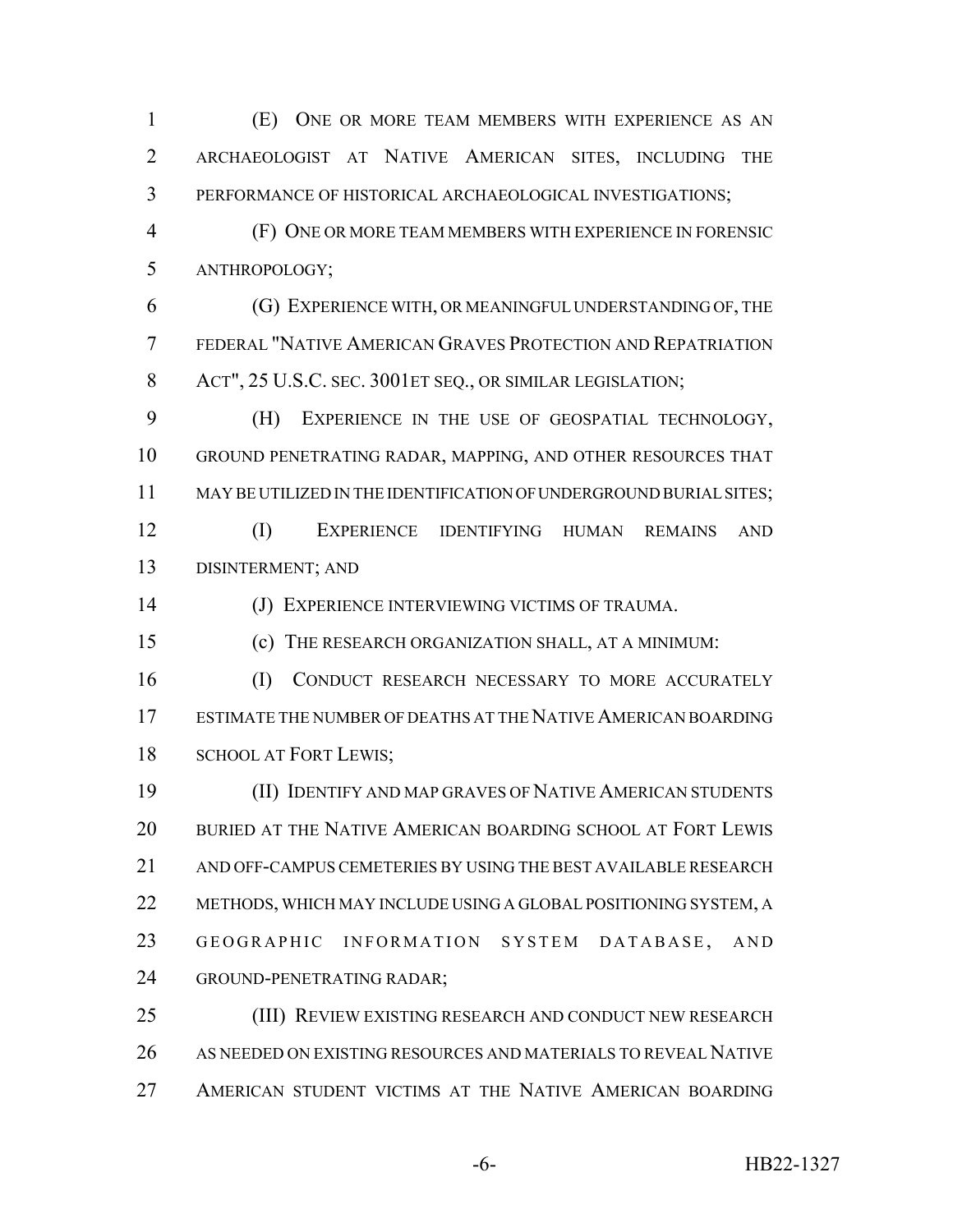SCHOOL AT FORT LEWIS;

 (IV) REVIEW WRITTEN AND RECORDED HISTORY AND ORAL HISTORY DESCRIBING THE EXPERIENCES AND TRAUMA OF STUDENTS ATTENDING THE NATIVE AMERICAN BOARDING SCHOOL AT FORT LEWIS AND THEIR FAMILIES; AND

 (V) INTERVIEW THOSE WITH KNOWLEDGE OF THE EXPERIENCES AND TRAUMA EXPERIENCED BY NATIVE AMERICAN STUDENTS ATTENDING THE NATIVE AMERICAN BOARDING SCHOOL AT FORT LEWIS AND THE EXPERIENCES, INCLUDING INTERGENERATIONAL TRAUMA, OF THE STUDENTS' FAMILIES AND DESCENDANTS.

 (4) (a) NO LATER THAN JUNE 1, 2023, AND AFTER CONSIDERATION OF THE RESEARCH PERFORMED BY THE RESEARCH ORGANIZATION AND ANY 13 INPUT PROVIDED BY FORT LEWIS COLLEGE, THE COMMISSION SHALL, IN CONSULTATION WITH THE SOUTHERN UTE TRIBE AND THE UTE MOUNTAIN UTE TRIBE, MAKE RECOMMENDATIONS NECESSARY TO BETTER UNDERSTAND THE ABUSE THAT OCCURRED AT, AND IS RELATED TO, NATIVE AMERICAN BOARDING SCHOOLS AND TO SUPPORT TRIBAL MEMBERS HEALING FROM THE EFFECTS OF THE ABUSE. THE COMMISSION MAY RECOMMEND NECESSARY IMMEDIATE ACTION AND SET LONG-TERM GOALS AND ANY LEGISLATION NECESSARY TO IMPLEMENT ANY OF ITS RECOMMENDATIONS. THE RECOMMENDATIONS MAY INCLUDE:

**(I)** A PROCESS FOR REPATRIATION OF ANY IDENTIFIED NATIVE AMERICAN REMAINS IN A CULTURALLY APPROPRIATE MANNER, AS DETERMINED FOLLOWING CONSULTATION WITH FEDERALLY RECOGNIZED INDIAN TRIBES, CONSISTENT WITH THE PROCESS DESCRIBED IN SECTION 26 24-80-1302 (4) FOR DISINTERMENT FOLLOWING THE DISCOVERY OF NATIVE AMERICAN HUMAN REMAINS;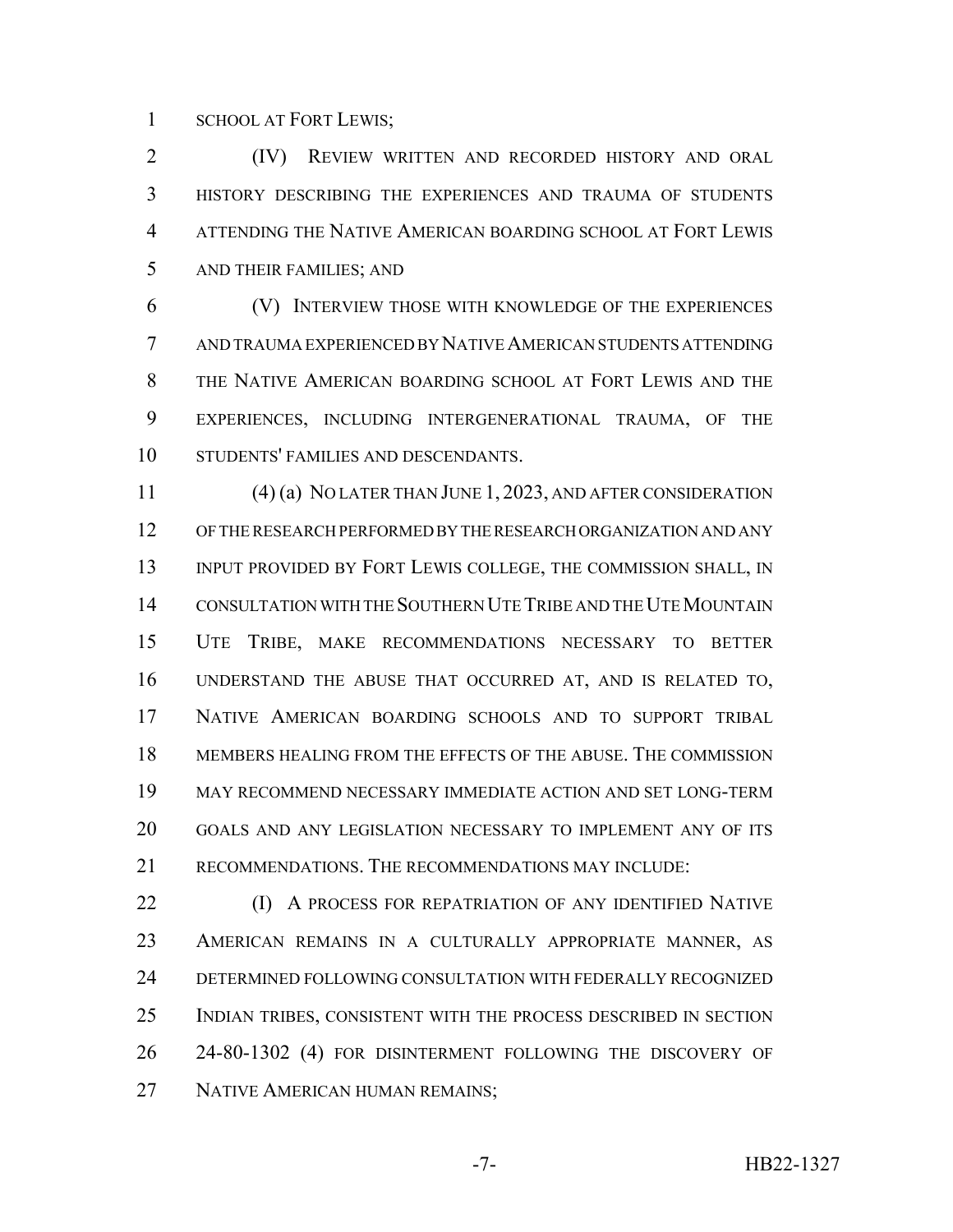(II) A PLAN TO PROVIDE SUPPORT AND SERVICES TO TRIBAL 2 MEMBERS TO HEAL FROM THE INTERGENERATIONAL IMPACTS OF NATIVE AMERICAN BOARDING SCHOOLS AND THE RELATED SEPARATION OF FAMILIES;

 (III) EDUCATION PROGRAMS TO MAKE THE PUBLIC AWARE OF INFORMATION LEARNED FROM THE RESEARCH CONDUCTED AS PART OF THE PROGRAM AND TO TEACH STUDENTS ABOUT THE HISTORY OF NATIVE AMERICAN BOARDING SCHOOLS IN COLORADO;

 (IV) TRANSFERRING BURIAL SITES TO TRIBAL OWNERSHIP AND MANAGEMENT BY THE SOUTHERN UTE TRIBE OR THE UTE MOUNTAIN UTE TRIBE;

**(V)** ALLOWING TRIBAL BLESSINGS TO OCCUR AT THE SITES OF NATIVE AMERICAN BOARDING SCHOOLS AND BURIAL SITES; AND

 (VI) ANY ADDITIONAL POLICIES TO SUPPORT HEALING IN TRIBAL COMMUNITIES AND TO FURTHER DETERMINE THE EXTENT OF, ACKNOWLEDGE, AND EDUCATE COLORADANS ABOUT, THE ABUSE AND VICTIMIZATION OF STUDENTS AND FAMILIES RELATED TO THE OPERATION 18 OF NATIVE AMERICAN BOARDING SCHOOLS.

 (b) PRIOR TO MAKING ITS RECOMMENDATIONS, IN ADDITION TO THE CONSULTATION WITH THE SOUTHERN UTE TRIBE AND THE UTE MOUNTAIN UTE TRIBE, THE COMMISSION MAY CONSULT WITH ANY OTHER FEDERALLY RECOGNIZED TRIBE WHOSE CHILDREN MAY HAVE ATTENDED A NATIVE AMERICAN BOARDING SCHOOL IN COLORADO.

**(c)** THE COMMISSION SHALL MAKE A SUMMARY OF THE RESEARCH ORGANIZATION'S FINDINGS AND THE COMMISSION'S RECOMMENDATIONS PUBLICLY AVAILABLE ON ITS WEBSITE AND SHALL DELIVER A WRITTEN COPY OF THE SUMMARY OF THE FINDINGS AND RECOMMENDATIONS TO THE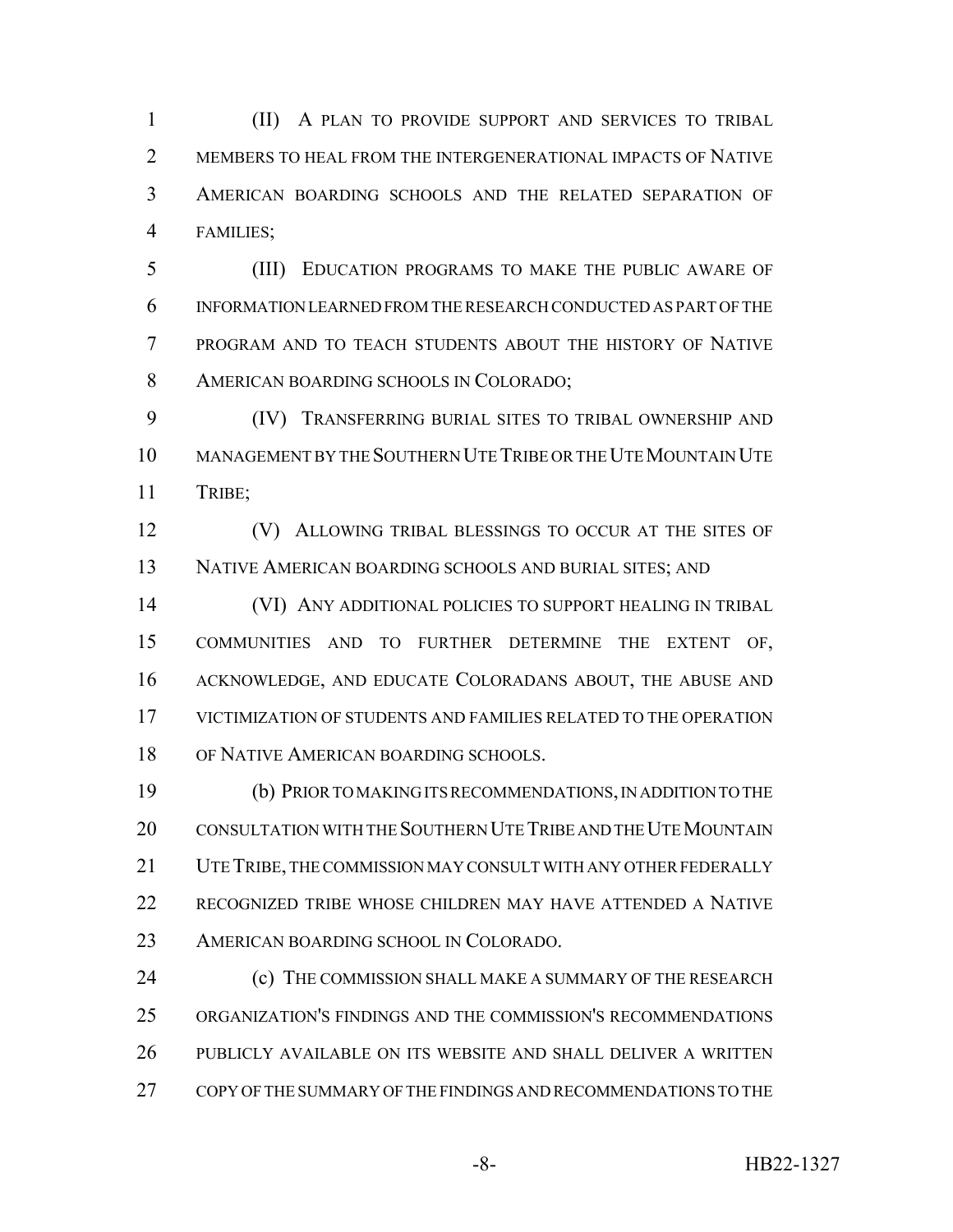HOUSE OF REPRESENTATIVES JUDICIARY COMMITTEE AND THE SENATE JUDICIARY COMMITTEE, OR THEIR SUCCESSOR COMMITTEES, THE JOINT BUDGET COMMITTEE OF THE GENERAL ASSEMBLY, THE GOVERNOR'S OFFICE, ANY STATE AGENCY THAT IS THE SUBJECT OF A RECOMMENDATION, THE SOUTHERN UTE TRIBE, THE UTE MOUNTAIN UTE TRIBE, AND THE BOARD OF TRUSTEES FOR FORT LEWIS COLLEGE.

(5) THIS SECTION IS REPEALED, EFFECTIVE JUNE 30, 2023.

 **SECTION 3.** In Colorado Revised Statutes, **add** 27-10.5-314 as follows:

 **27-10.5-314. Former Teller institute property.** (1) EXCEPT AS DESCRIBED IN SUBSECTION (2) OF THIS SECTION, AS SOON AS EACH PERSON WHO WAS RECEIVING SERVICES ON THE EFFECTIVE DATE OF THIS SECTION AT THE FORMER TELLER INSTITUTE NATIVE AMERICAN BOARDING SCHOOL PROPERTY, NOW OWNED BY THE DEPARTMENT AND OPERATED AS A REGIONAL CENTER, IS TRANSITIONED TO A RESIDENCE OTHER THAN A RESIDENCE AT THE REGIONAL CENTER, THE DEPARTMENT SHALL VACATE THE PROPERTY AND SHALL SELL ALL OR A PORTION OF THE PROPERTY, OR TRANSFER ALL OR A PORTION OF THE PROPERTY, TO A STATE INSTITUTION OF HIGHER EDUCATION, A LOCAL GOVERNMENT, A STATE AGENCY, OR A FEDERALLY RECOGNIZED TRIBE IN COLORADO THAT IS IMPACTED BY THE 21 OPERATION OF THE TELLER INSTITUTE.

22 (2) THE DEPARTMENT SHALL NOT SELL OR TRANSFER THE PROPERTY, OR ANY PORTION OF THE PROPERTY, UNTIL AFTER THE IDENTIFICATION AND MAPPING OF ANY GRAVES OF NATIVE AMERICAN STUDENTS BURIED AT THE NATIVE AMERICAN BOARDING SCHOOL THAT 26 WAS LOCATED ON THE PROPERTY AND UNTIL AFTER THE DEPARTMENT, IN CONSULTATION WITH TRIBAL GOVERNMENTS, DEVELOPS A PLAN TO